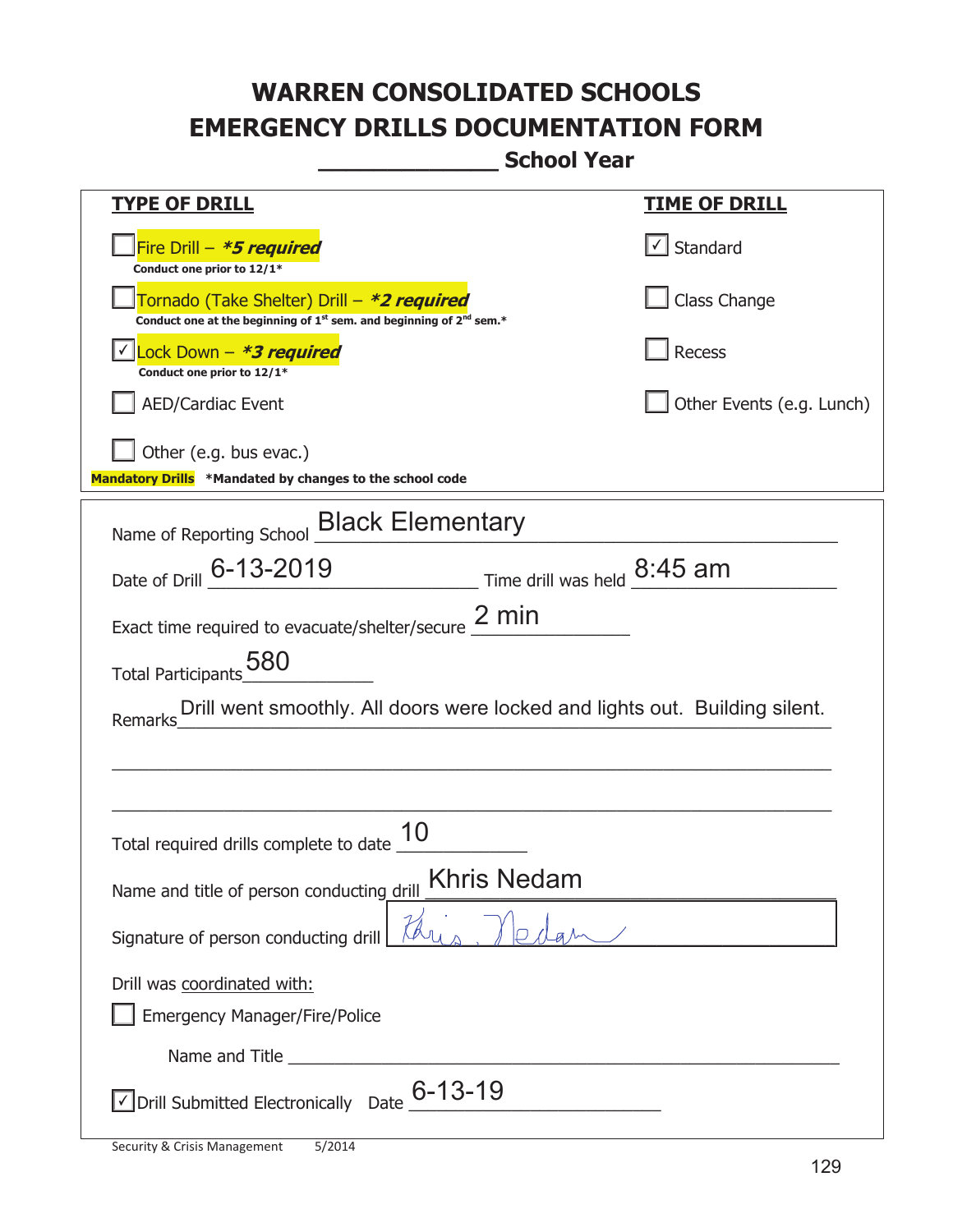**\_\_\_\_\_\_\_\_\_\_\_\_\_ School Year** 

| <u>TYPE OF DRILL</u>                                                                                                                                                                                                                                                                                                                                                   | <u>TIME OF DRILL</u>      |
|------------------------------------------------------------------------------------------------------------------------------------------------------------------------------------------------------------------------------------------------------------------------------------------------------------------------------------------------------------------------|---------------------------|
| <u>√ Fire Drill – <i>*5 required</i></u><br>Conduct one prior to 12/1*                                                                                                                                                                                                                                                                                                 | √ Standard                |
| Tornado (Take Shelter) Drill – *2 required<br>Conduct one at the beginning of 1 <sup>st</sup> sem. and beginning of 2 <sup>nd</sup> sem.*                                                                                                                                                                                                                              | Class Change              |
| Lock Down - *3 required<br>Conduct one prior to 12/1*                                                                                                                                                                                                                                                                                                                  | <b>Recess</b>             |
| <b>AED/Cardiac Event</b>                                                                                                                                                                                                                                                                                                                                               | Other Events (e.g. Lunch) |
| Other (e.g. bus evac.)<br>Mandatory Drills *Mandated by changes to the school code                                                                                                                                                                                                                                                                                     |                           |
| Name of Reporting School Black Elementary                                                                                                                                                                                                                                                                                                                              |                           |
| Date of Drill 6-12-19<br>$\frac{2.45}{\frac{2.45}{\frac{2.45}{\frac{2.45}{\frac{2.45}{\frac{2.45}{\frac{2.45}{\frac{2.45}{\frac{2.45}{\frac{2.45}{\frac{2.45}{\frac{2.45}{\frac{2.45}{\frac{2.45}{\frac{2.45}{\frac{2.45}{\frac{2.45}{\frac{2.45}{\frac{2.45}{\frac{2.45}{\frac{2.45}{\frac{2.45}{\frac{2.45}{\frac{2.45}{\frac{2.45}{\frac{2.45}{\frac{2.45}{\frac{2$ |                           |
| Exact time required to evacuate/shelter/secure $\underline{3}$ minutes                                                                                                                                                                                                                                                                                                 |                           |
| 580<br><b>Total Participants</b><br>Drill went smoothly. All staff and students exited the building safely.<br>Remarks                                                                                                                                                                                                                                                 |                           |
| Total required drills complete to date                                                                                                                                                                                                                                                                                                                                 |                           |
| <b>Khris Nedam</b>                                                                                                                                                                                                                                                                                                                                                     |                           |
| Name and title of person conducting drill<br>Signature of person conducting drill                                                                                                                                                                                                                                                                                      |                           |
| Drill was coordinated with:                                                                                                                                                                                                                                                                                                                                            |                           |
| <b>Emergency Manager/Fire/Police</b>                                                                                                                                                                                                                                                                                                                                   |                           |
| Name and Title <b>Example 2018</b> Name and Title <b>1999</b>                                                                                                                                                                                                                                                                                                          |                           |
|                                                                                                                                                                                                                                                                                                                                                                        |                           |

t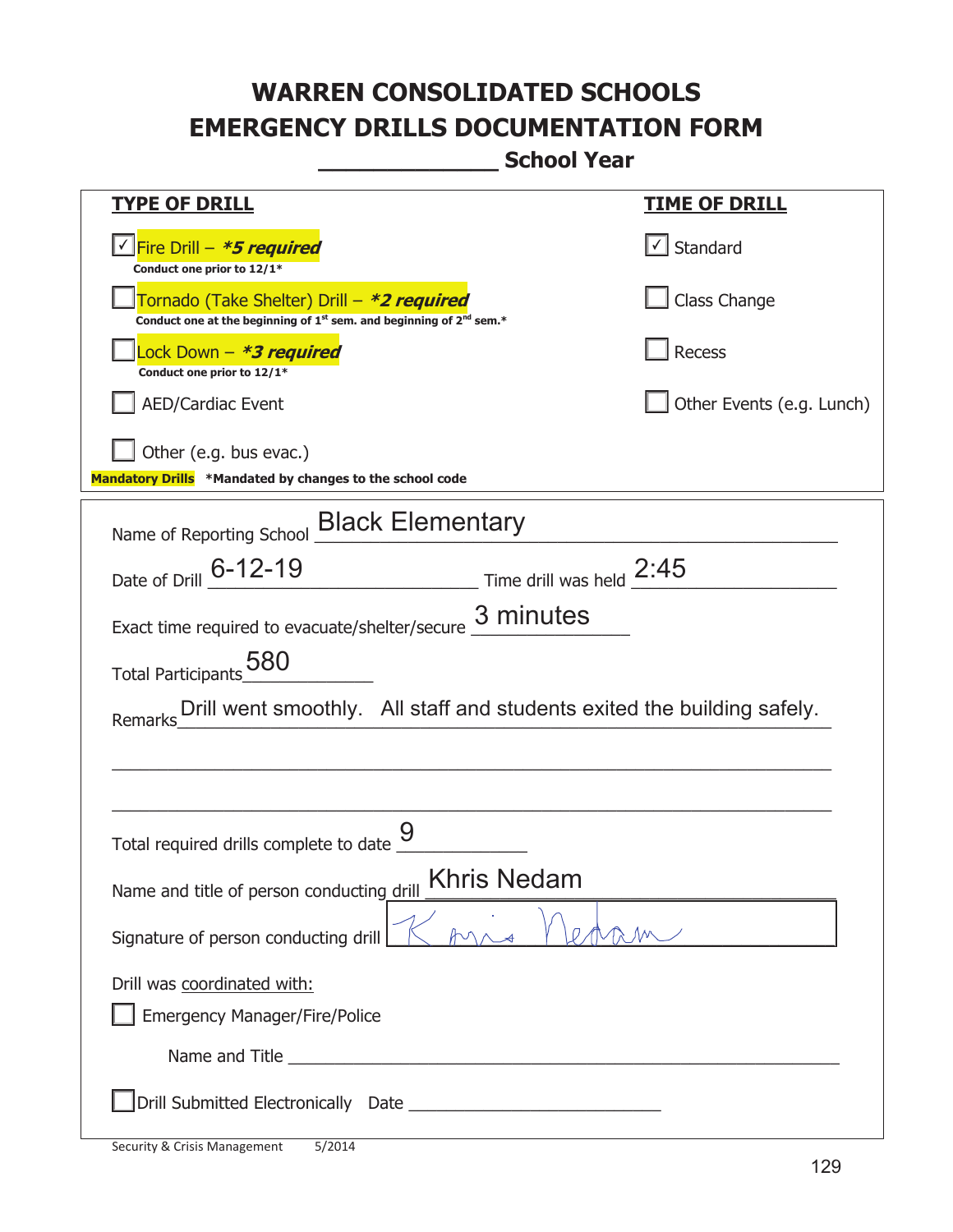**\_\_\_\_\_\_\_\_\_\_\_\_\_ School Year** 

| <b>TYPE OF DRILL</b>                                                                                                                      | <u>TIME OF DRILL</u>              |
|-------------------------------------------------------------------------------------------------------------------------------------------|-----------------------------------|
|                                                                                                                                           |                                   |
| <u>√ Fire Drill – <i>*5 required</i></u><br>Conduct one prior to 12/1*                                                                    | $\lfloor \angle \rfloor$ Standard |
| Tornado (Take Shelter) Drill – *2 required<br>Conduct one at the beginning of 1 <sup>st</sup> sem. and beginning of 2 <sup>nd</sup> sem.* | Class Change                      |
| Lock Down – <b>*<i>3 required</i></b><br>Conduct one prior to 12/1*                                                                       | Recess                            |
| <b>AED/Cardiac Event</b>                                                                                                                  | Other Events (e.g. Lunch)         |
| Other (e.g. bus evac.)                                                                                                                    |                                   |
| Mandatory Drills *Mandated by changes to the school code                                                                                  |                                   |
| Name of Reporting School <b>Black Elementary</b>                                                                                          |                                   |
| Date of Drill 6-4-19<br>$\frac{1:00 \text{ pm}}{}$ Time drill was held $\frac{1:00 \text{ pm}}{}$                                         |                                   |
| 3 min 30 seconds<br>Exact time required to evacuate/shelter/secure                                                                        |                                   |
| 630<br><b>Total Participants</b>                                                                                                          |                                   |
| Drill went smoothly. All staff and students exited the building safely and quietly.<br>Remarks                                            |                                   |
|                                                                                                                                           |                                   |
|                                                                                                                                           |                                   |
| Total required drills complete to date                                                                                                    |                                   |
| <b>Khris Nedam</b><br>Name and title of person conducting drill                                                                           |                                   |
| Signature of person conducting drill                                                                                                      |                                   |
| Drill was coordinated with:                                                                                                               |                                   |
| <b>Emergency Manager/Fire/Police</b>                                                                                                      |                                   |
|                                                                                                                                           |                                   |
| $\vee$ Drill Submitted Electronically Date $\underline{\phantom{0}6}$ -13-19                                                              |                                   |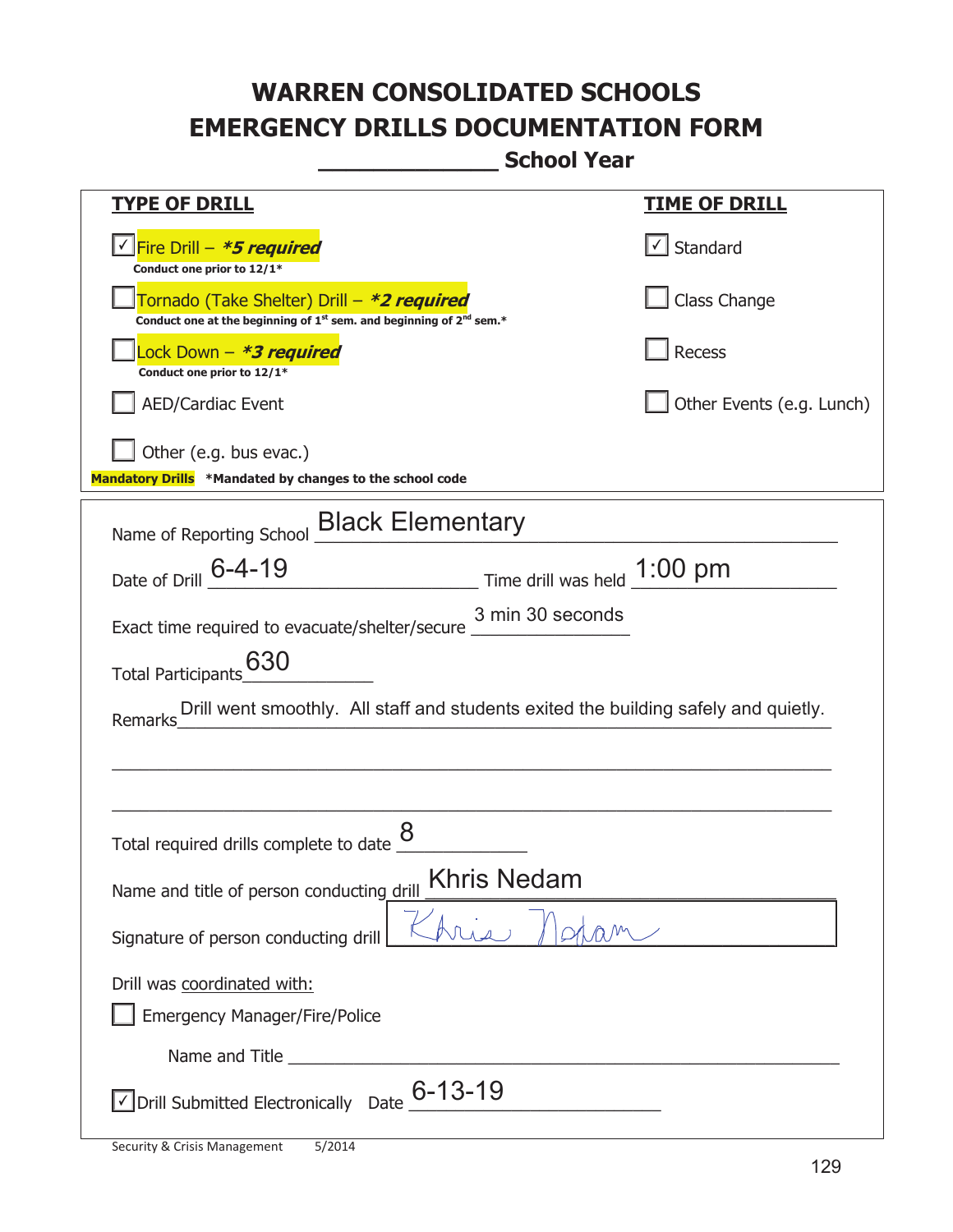|                                                                                    | 2018/19                                                                 | <b>School Year</b>                                 |
|------------------------------------------------------------------------------------|-------------------------------------------------------------------------|----------------------------------------------------|
| <b>TYPE OF DRILL</b>                                                               |                                                                         | <u>TIME OF DRILL</u>                               |
| Fire Drill - *5 required<br>Conduct one prior to 12/1*                             |                                                                         | Standard                                           |
| Tornado (Take Shelter) Drill – *2 required                                         | Conduct one at the beginning of $1st$ sem. and beginning of $2nd$ sem.* | Class Change                                       |
| Lock Down - *3 required<br>Conduct one prior to 12/1*                              |                                                                         | <b>Recess</b>                                      |
| <b>AED/Cardiac Event</b>                                                           |                                                                         | Other Events (e.g. Lunch)                          |
| Other (e.g. bus evac.)<br>Mandatory Drills *Mandated by changes to the school code |                                                                         |                                                    |
| Name of Reporting School <b>Black Elementary</b>                                   |                                                                         |                                                    |
|                                                                                    |                                                                         | Date of Drill 10-12-18 Time drill was held 9:15 am |
| Exact time required to evacuate/shelter/secure 3 min. 40 seconds                   |                                                                         |                                                    |
| 630<br><b>Total Participants</b>                                                   |                                                                         |                                                    |
|                                                                                    |                                                                         | All rooms secured and students and staff safe.     |
|                                                                                    |                                                                         |                                                    |
|                                                                                    |                                                                         |                                                    |
| Total required drills complete to date                                             | 6                                                                       |                                                    |
| Name and title of person conducting drill                                          |                                                                         | <b>Khris Nedam</b>                                 |
| Signature of person conducting drill                                               |                                                                         |                                                    |
| Drill was coordinated with:                                                        |                                                                         |                                                    |
| <b>Emergency Manager/Fire/Police</b>                                               |                                                                         |                                                    |
|                                                                                    |                                                                         |                                                    |
| √ Drill Submitted Electronically Date                                              | $6 - 13 - 19$                                                           |                                                    |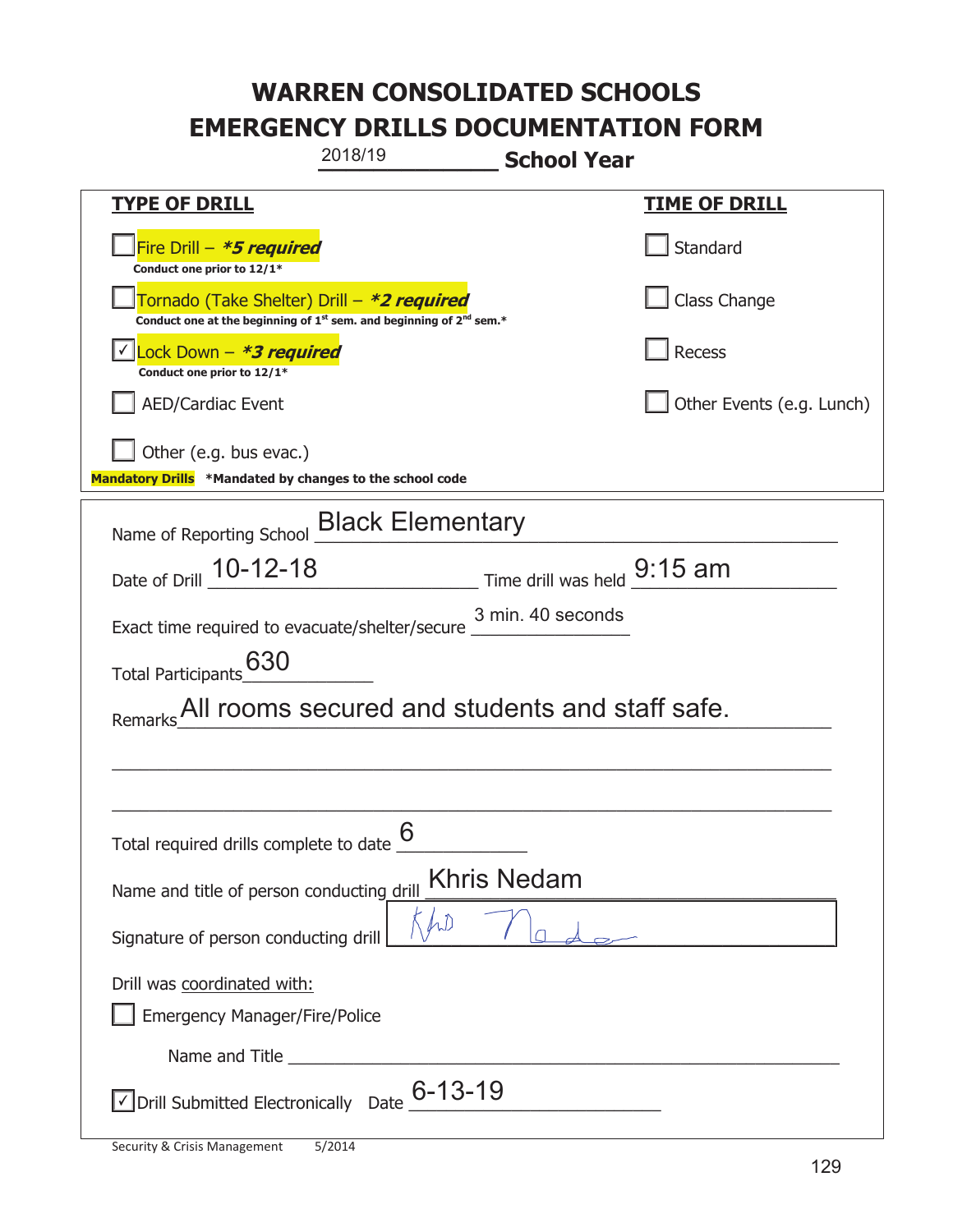| 2018-19                                                                                                                                   | <b>School Year</b>                                         |
|-------------------------------------------------------------------------------------------------------------------------------------------|------------------------------------------------------------|
| <b>TYPE OF DRILL</b>                                                                                                                      | <b>TIME OF DRILL</b>                                       |
| Fire Drill - *5 required<br>Conduct one prior to 12/1*                                                                                    | √ Standard                                                 |
| Tornado (Take Shelter) Drill - *2 required<br>Conduct one at the beginning of 1 <sup>st</sup> sem. and beginning of 2 <sup>nd</sup> sem.* | Class Change                                               |
| Lock Down – <b>*<i>3 required</i></b><br>Conduct one prior to 12/1*                                                                       | Recess                                                     |
| <b>AED/Cardiac Event</b>                                                                                                                  | Other Events (e.g. Lunch)                                  |
| Other (e.g. bus evac.)<br>Mandatory Drills *Mandated by changes to the school code                                                        |                                                            |
| Name of Reporting School <b>Black Elementary</b>                                                                                          |                                                            |
|                                                                                                                                           | Date of Drill 10/8/2018 Time drill was held 10:30 am       |
| Exact time required to evacuate/shelter/secure 4 minutes                                                                                  |                                                            |
| 630<br><b>Total Participants</b>                                                                                                          |                                                            |
|                                                                                                                                           | Remarks All students and staff quietly went to safe areas. |
|                                                                                                                                           |                                                            |
|                                                                                                                                           |                                                            |
| 5<br>Total required drills complete to date                                                                                               |                                                            |
| Khris Nedam<br>Name and title of person conducting drill                                                                                  |                                                            |
| Signature of person conducting drill                                                                                                      |                                                            |
| Drill was coordinated with:<br><b>Emergency Manager/Fire/Police</b>                                                                       |                                                            |
|                                                                                                                                           |                                                            |
| $\vee$ Drill Submitted Electronically Date $\underline{6}$ -13-19                                                                         |                                                            |

T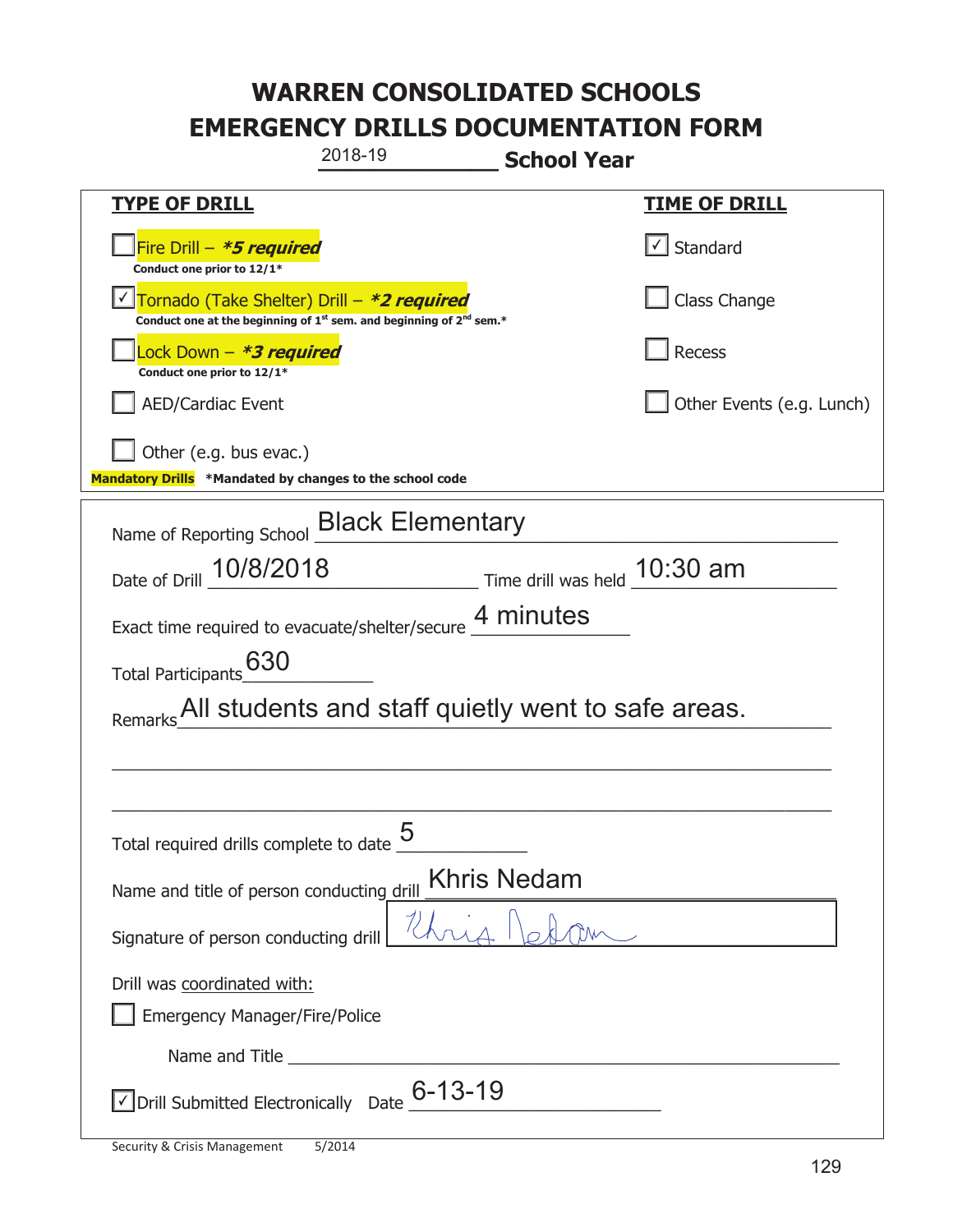**\_\_\_\_\_\_\_\_\_\_\_\_\_ School Year** 

| <b>TYPE OF DRILL</b>                                                                                                                      | <b>TIME OF DRILL</b>      |
|-------------------------------------------------------------------------------------------------------------------------------------------|---------------------------|
| Fire Drill - <b>*5 required</b><br>Conduct one prior to 12/1*                                                                             | Standard                  |
| Tornado (Take Shelter) Drill - *2 required<br>Conduct one at the beginning of 1 <sup>st</sup> sem. and beginning of 2 <sup>nd</sup> sem.* | Class Change              |
| Lock Down – <b>*3 required</b><br>Conduct one prior to 12/1*                                                                              | Recess                    |
| <b>AED/Cardiac Event</b>                                                                                                                  | Other Events (e.g. Lunch) |
| Other (e.g. bus evac.)                                                                                                                    |                           |
| Mandatory Drills *Mandated by changes to the school code                                                                                  |                           |
| Name of Reporting School <b>Black Elementary</b>                                                                                          |                           |
| Date of Drill 10-4-18<br>Time drill was held 2:00                                                                                         |                           |
| Exact time required to evacuate/shelter/secure $\underline{4}$ min                                                                        |                           |
| Total Participants_630                                                                                                                    |                           |
| All staff and students moved to secure locations quietly.<br>Remarks                                                                      |                           |
|                                                                                                                                           |                           |
|                                                                                                                                           |                           |
| Total required drills complete to date $\frac{4}{\sqrt{2}}$                                                                               |                           |
| <b>Khris Nedam</b><br>Name and title of person conducting drill                                                                           |                           |
| Signature of person conducting drill                                                                                                      |                           |
| Drill was coordinated with:                                                                                                               |                           |
| <b>Emergency Manager/Fire/Police</b>                                                                                                      |                           |
|                                                                                                                                           |                           |
| $\sqrt{\phantom{a}}$ Drill Submitted Electronically Date $\frac{\phantom{a}6\phantom{a}}{\phantom{a}}$ -14-19                             |                           |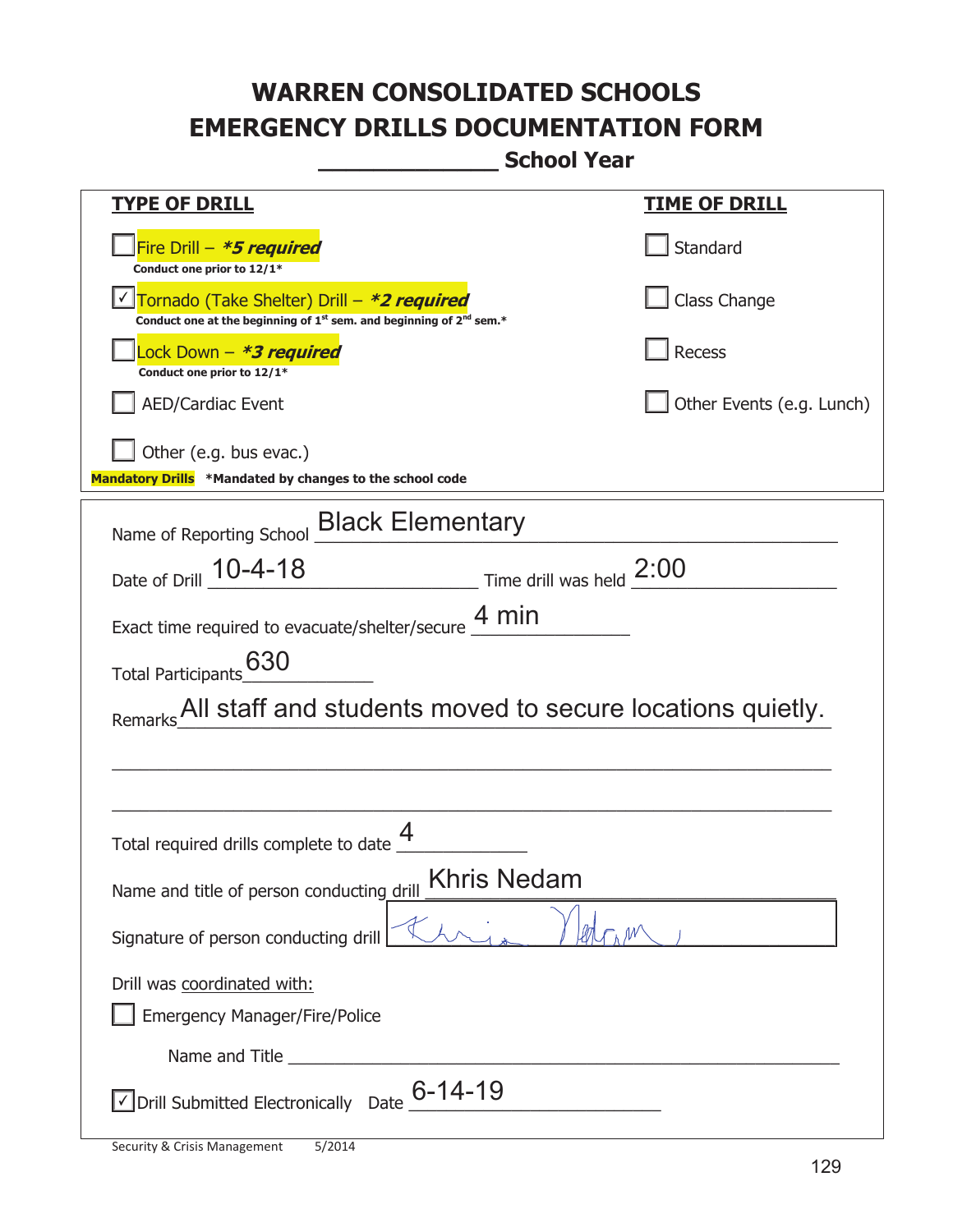| 2018-19<br><b>School Year</b>                                                                                                             |                                                    |  |
|-------------------------------------------------------------------------------------------------------------------------------------------|----------------------------------------------------|--|
| <b>TYPE OF DRILL</b>                                                                                                                      | <b>TIME OF DRILL</b>                               |  |
| <u> √ Fire Drill – <i>*5 required</i></u><br>Conduct one prior to 12/1*                                                                   | $\vert\textcolor{red}{\checkmark}\vert$ Standard   |  |
| Tornado (Take Shelter) Drill – *2 required<br>Conduct one at the beginning of 1 <sup>st</sup> sem. and beginning of 2 <sup>nd</sup> sem.* | Class Change                                       |  |
| Lock Down – <b>*<i>3 required</i></b><br>Conduct one prior to 12/1*                                                                       | Recess                                             |  |
| <b>AED/Cardiac Event</b>                                                                                                                  | Other Events (e.g. Lunch)                          |  |
| Other (e.g. bus evac.)<br>Mandatory Drills *Mandated by changes to the school code                                                        |                                                    |  |
| Name of Reporting School <b>Black Elementary</b>                                                                                          |                                                    |  |
| Date of Drill 10-3-18                                                                                                                     | $\frac{1}{2}$ Time drill was held $\frac{9:10}{2}$ |  |
| 3 min. 30 seconds<br>Exact time required to evacuate/shelter/secure ___                                                                   |                                                    |  |
| Total Participants 630                                                                                                                    |                                                    |  |
| Remarks All staff and students evacuated building quickly and quietly.                                                                    |                                                    |  |
|                                                                                                                                           |                                                    |  |
|                                                                                                                                           |                                                    |  |
| 3<br>Total required drills complete to date                                                                                               |                                                    |  |
| <b>Khris Nedam</b><br>Name and title of person conducting drill                                                                           |                                                    |  |
| Signature of person conducting drill                                                                                                      |                                                    |  |
| Drill was coordinated with:                                                                                                               |                                                    |  |
| <b>Emergency Manager/Fire/Police</b>                                                                                                      |                                                    |  |
|                                                                                                                                           |                                                    |  |
| <b>JDrill Submitted Electronically</b> Date $\underline{6}$ <b>-14-19</b>                                                                 |                                                    |  |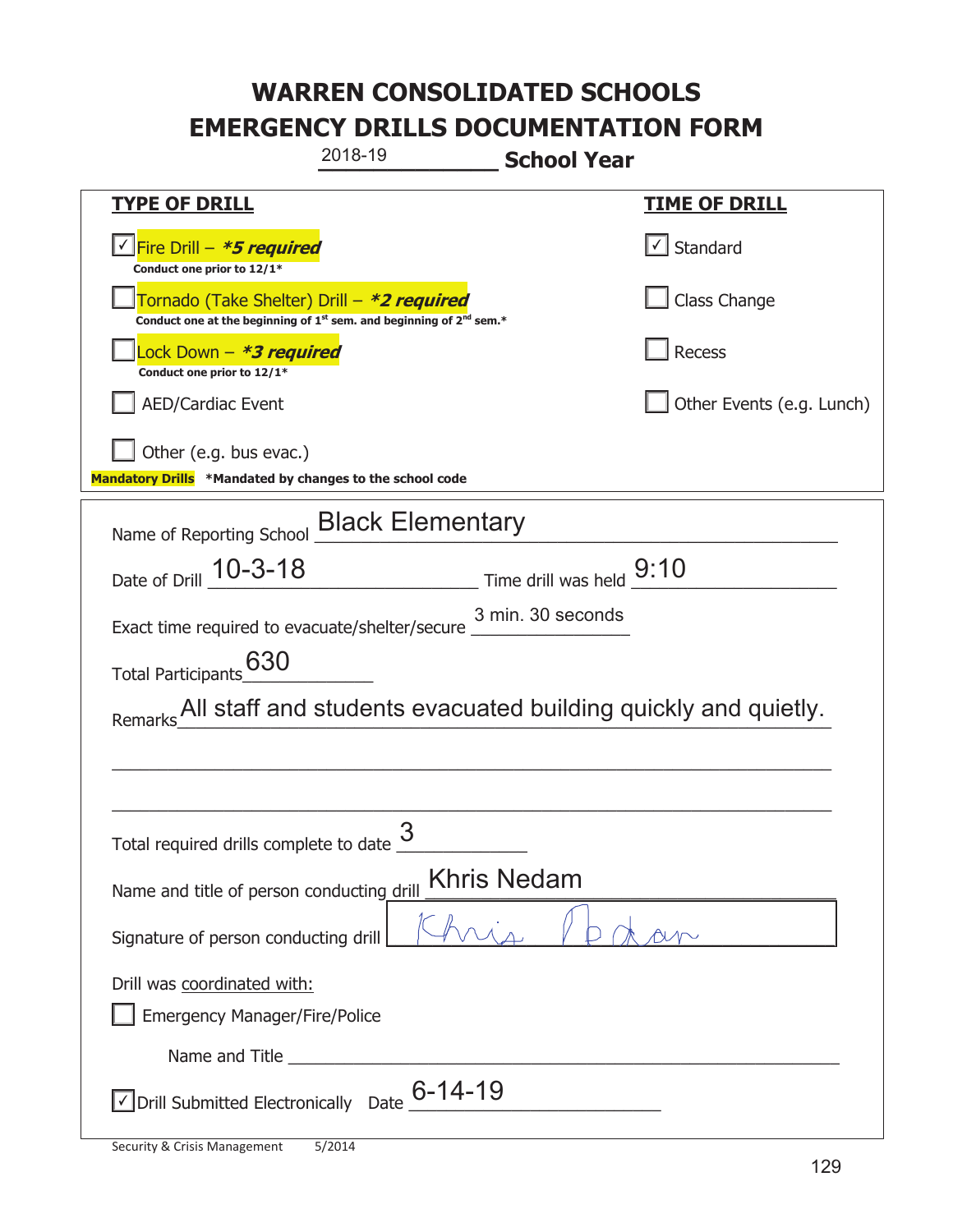|                                                                                    | 2018-19<br><b>School Year</b>                                                   |                           |
|------------------------------------------------------------------------------------|---------------------------------------------------------------------------------|---------------------------|
| <u>TYPE OF DRILL</u>                                                               |                                                                                 | <u>TIME OF DRILL</u>      |
| Fire Drill - *5 required<br>Conduct one prior to 12/1*                             |                                                                                 | √ Standard                |
| Tornado (Take Shelter) Drill – *2 required                                         | Conduct one at the beginning of $1^{st}$ sem. and beginning of $2^{nd}$ sem.*   | Class Change              |
| Lock Down - *3 required<br>Conduct one prior to 12/1*                              |                                                                                 | Recess                    |
| <b>AED/Cardiac Event</b>                                                           |                                                                                 | Other Events (e.g. Lunch) |
| Other (e.g. bus evac.)<br>Mandatory Drills *Mandated by changes to the school code |                                                                                 |                           |
|                                                                                    | Name of Reporting School <b>Black Elementary</b>                                |                           |
| Date of Drill 10-2-18                                                              | $\frac{1:00}{\frac{1}{2}:00}$ Time drill was held $\frac{1:00}{\frac{1}{2}:00}$ |                           |
|                                                                                    | Exact time required to evacuate/shelter/secure $\frac{3}{2}$ mintutes           |                           |
| 630<br><b>Total Participants</b>                                                   |                                                                                 |                           |
|                                                                                    | All classrooms were secured and locked down.                                    |                           |
|                                                                                    |                                                                                 |                           |
|                                                                                    |                                                                                 |                           |
| Total required drills complete to date $\frac{2}{3}$                               |                                                                                 |                           |
| Name and title of person conducting drill                                          | <b>Khris Nedam</b>                                                              |                           |
| Signature of person conducting drill                                               |                                                                                 |                           |
| Drill was coordinated with:                                                        |                                                                                 |                           |
| <b>Emergency Manager/Fire/Police</b>                                               |                                                                                 |                           |
|                                                                                    |                                                                                 |                           |
| $\vee$ Drill Submitted Electronically Date $\underline{6}$ -14-19                  |                                                                                 |                           |